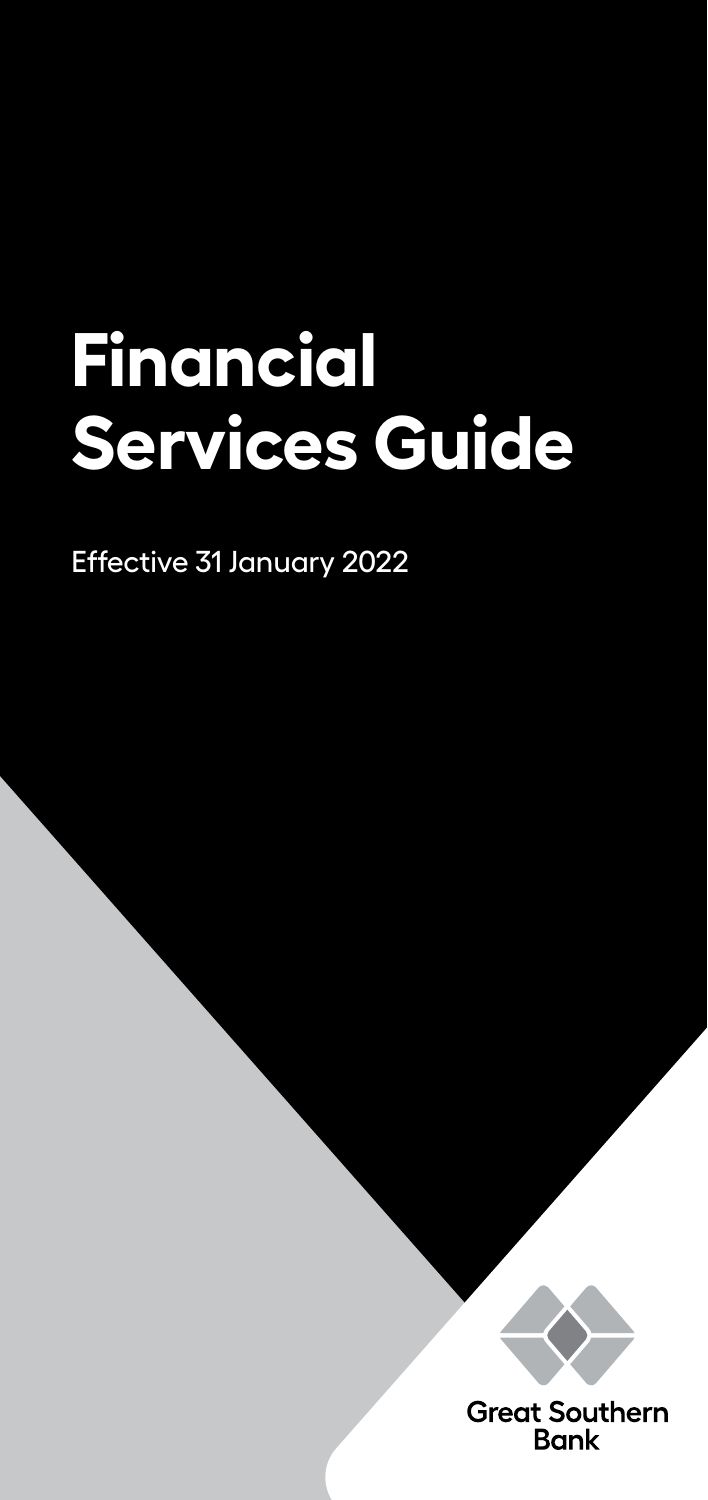This page has been left intentionally blank

## **What is the purpose of this Financial Services Guide?**

This Financial Services Guide (FSG) is an important document that we are required to provide to you. It is designed to assist you in deciding whether to use the products and services provided by Credit Union Australia Limited, trading as Great Southern Bank ("we", "us", "our", "GSB") under our Australian Financial Services Licence. It contains important information about:

- How to contact us
- Product disclosures
- Financial products and services we offer
- Our business relationships
- How we are paid
- Our dispute resolution procedures and how you can access them

# **About Great Southern Bank**

We're Australia's largest customer-owned financial institution, providing an extensive range of everyday banking products and services.

We're 100% owned by our customers so instead of paying dividends, our profits go back to customers as better rates and lower fees.

GSB is an Authorised Deposit-taking Institution (ADI) supervised by the Australian Prudential Regulation Authority (APRA) under the Banking Act 1959. GSB is also supervised by the Australian Securities & Investments Commission (ASIC) under the Corporations Act 2001 and has been granted an Australian Financial Services Licence. We also hold an Australian Credit Licence under which we provide credit-related products and services which are outlined in our Credit Guide.

# **Product Disclosure Statements**

We will also give you a Product Disclosure Statement (PDS) if we offer you or we recommend that you acquire a particular financial product. Before making a decision about whether to acquire the product, you should carefully read the PDS. The PDS will contain information about the particular product, including the costs, benefits and features. This information will help you to decide whether to acquire the product.

# **Our products and services**

We are authorised under our Australian Financial Services Licence to advise on, and deal in, the following financial products and services:

#### **Deposit products**

Transaction, savings and term deposit accounts.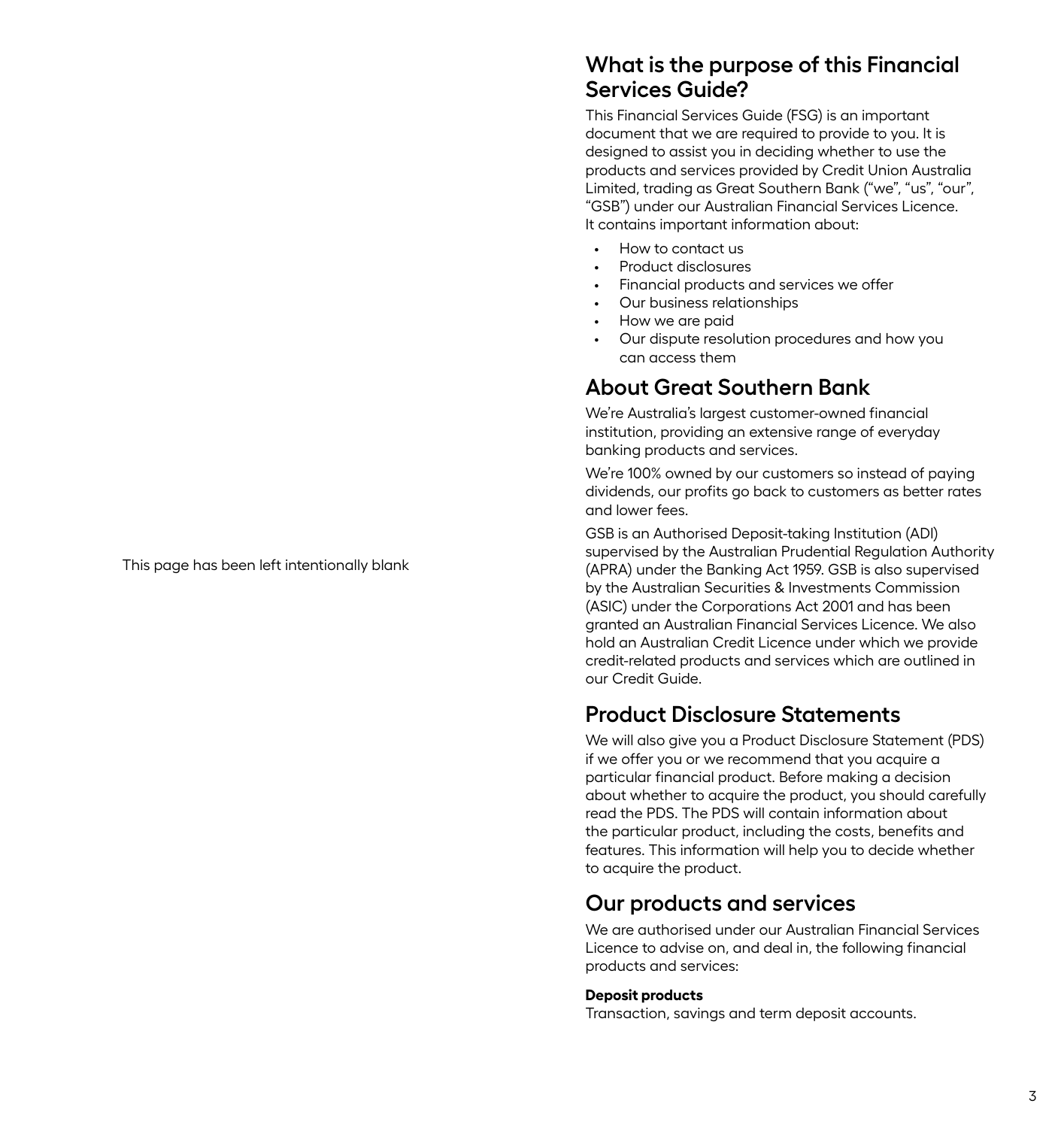#### **Payment facilities**

Visa Debit Cards and eftpos Debit Card, cheque books, BPAY, direct debits, direct credits, periodical payments, telephone and internet banking, and telegraphic transfers.

#### **Insurance**

Insurance products including travel, home, motor vehicle, landlord, boat, caravan, commercial, life, income protection and consumer credit insurance (loan repayment insurance).

## **Giving us instructions**

You can generally give us instructions in person by contacting us through the contact details set out in this FSG. In some instances, you can also give us instructions through internet banking. Some products and services may have special requirements about how you can give us instructions. You should refer to the relevant PDS in those circumstances.

### **Our business relationships and associations**

We generally provide the financial services detailed in this FSG on our own behalf under our Australian Financial Services Licence. However, there are a number of products which are issued by third parties and, in those instances, we act as a referrer, distributor or an agent for the third party product issuer as outlined in the table below:

| Product group                                       | Product issuer                                                                         |
|-----------------------------------------------------|----------------------------------------------------------------------------------------|
| Loan repayment<br>insurance                         | Credicorp Insurance Pty<br>I td and St Andrew's Life<br>Insurance Pty Ltd              |
| Ezicover Life and<br>Income Protection<br>Insurance | Zurich Australia Limited                                                               |
| General insurance (e.g.<br>home or car insurance)   | Allianz Australia Insurance<br>Limited                                                 |
| Boat Insurance                                      | Club Marine Limited as agent<br>for the insurer Allianz Australia<br>Insurance Limited |
| Travel insurance                                    | Insurance Australia Limited<br>trading as CGU Insurance                                |

Credicorp Insurance Pty Ltd ("Credicorp") is our wholly-owned subsidiary. We do not guarantee or otherwise support any of its financial or other obligations. Any claims payable under any policies issued by Credicorp are solely payable by Credicorp.

## **Our fees and other rewards**

We do not charge fees when we provide any financial product advice to you. However, we may charge you transaction fees or other fees when you use our non-cash payment facilities. The applicable fees are detailed in our Schedule of Fees brochure.

Our employees may receive performance incentives measured via a 'balanced scorecard'. Scorecards may include sales targets where products are appropriate for customers, and also include quality and customer service targets. Compliance is a critical component of these scorecards and we do not market products to customers who fall outside the applicable 'target market determinations'.

We also receive commission from the third parties we refer you to, or on behalf of which we distribute products, as identified above. Commission is paid as follows:

| Product group                                                                          | Commission                                                                                                                                                        |
|----------------------------------------------------------------------------------------|-------------------------------------------------------------------------------------------------------------------------------------------------------------------|
| Loan repayment insurance                                                               | 20% of the base written<br>premium paid                                                                                                                           |
| Ezicover Life and Income<br>Protection Insurance                                       | 20% of the premium<br>paid plus GST.                                                                                                                              |
| General insurance<br>• home and/or contents<br>landlords<br>$\bullet$<br>motor vehicle | 0% to 21% of the base<br>written premium. In<br>addition, we will receive<br>additional commission<br>upon achievement<br>of a certain level of<br>profitability. |
| General insurance<br>• commercial<br>caravan and trailer                               | Between 10% and 15% of<br>the base written premium                                                                                                                |
| Boat Insurance                                                                         | Between 10% and 20% of<br>the base written premium                                                                                                                |
| Travel insurance                                                                       | $0\%$ to 25% of the base<br>written premium                                                                                                                       |

Base written premium means the premium payable by you, net of GSB's administration fees, fire services levies, GST, stamp duties and other statutory charges.

Commission payments are generally received by us on a monthly, quarterly or annual basis.

We may also receive a marketing allowance from Allianz Australia Limited and CGU Insurance to conduct marketing campaigns from time to time. We may also receive from Allianz Australia Limited an upfront and ongoing payment for exclusive supply.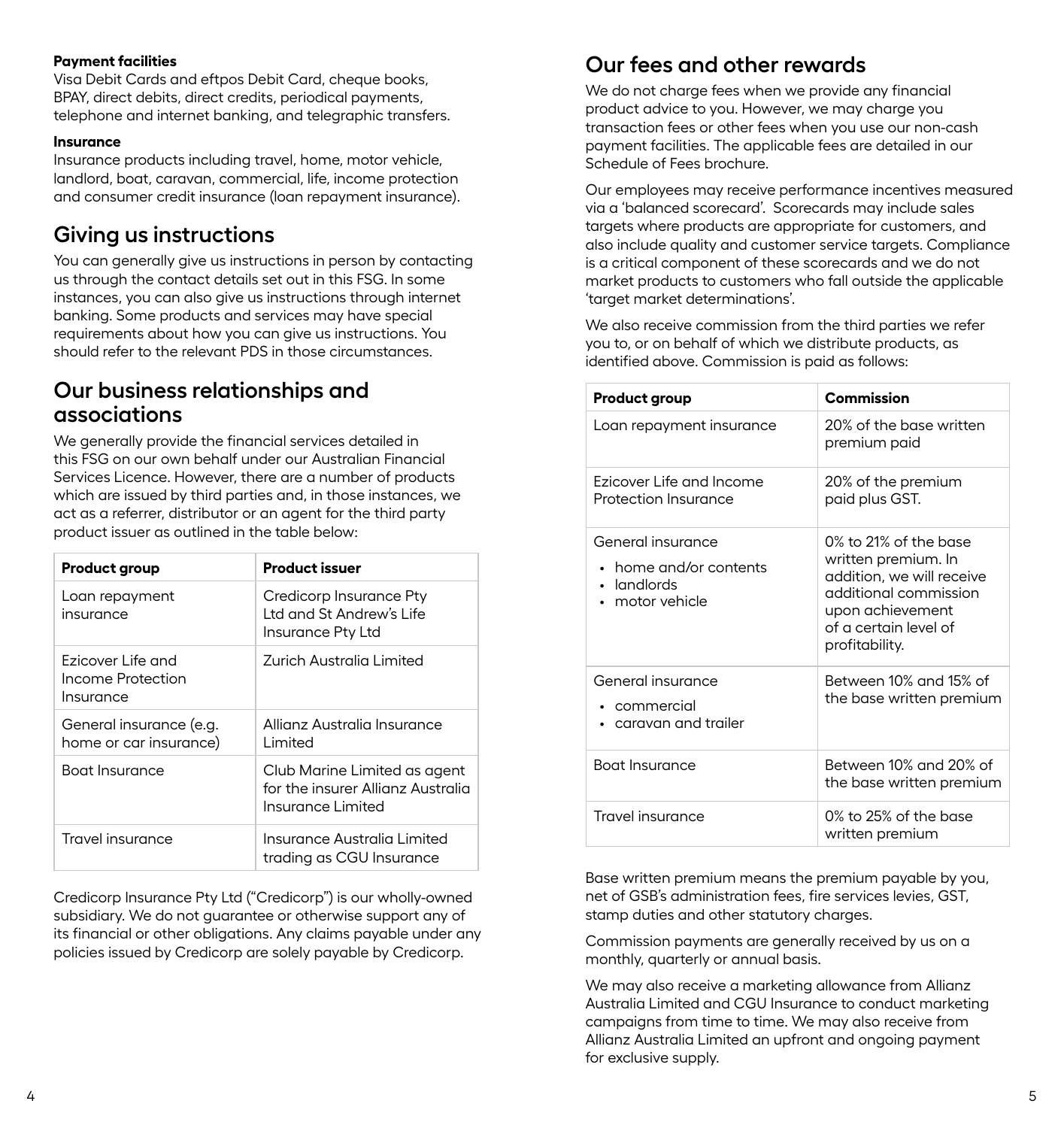## **Compensation arrangements**

As an APRA regulated entity, we are exempt from the requirement to have compensation arrangements as set out in section 912B of the Corporations Act 2001. However, we hold professional indemnity insurance in respect of the financial services we provide.

# **If you have a complaint**

If you have a complaint, please tell us about your concerns by dropping into your local branch or calling us on **133 282**.

If you prefer to write to us, you can send your concerns to:

#### **Customer Advocacy**

Great Southern Bank GPO Box 100, Brisbane QLD 4001

If we are unable to resolve your complaint to your satisfaction, you can contact our independent external dispute resolution provider:

#### **Australian Financial Complaints Authority**

GPO Box 3 Melbourne VIC 3001 Ph: 1800 931 678 Email: info@afca.org.au Web: www.afca.org.au

This service is available at no cost to you. Please refer to our Resolving Problems brochure for further details. This page has been left intentionally blank